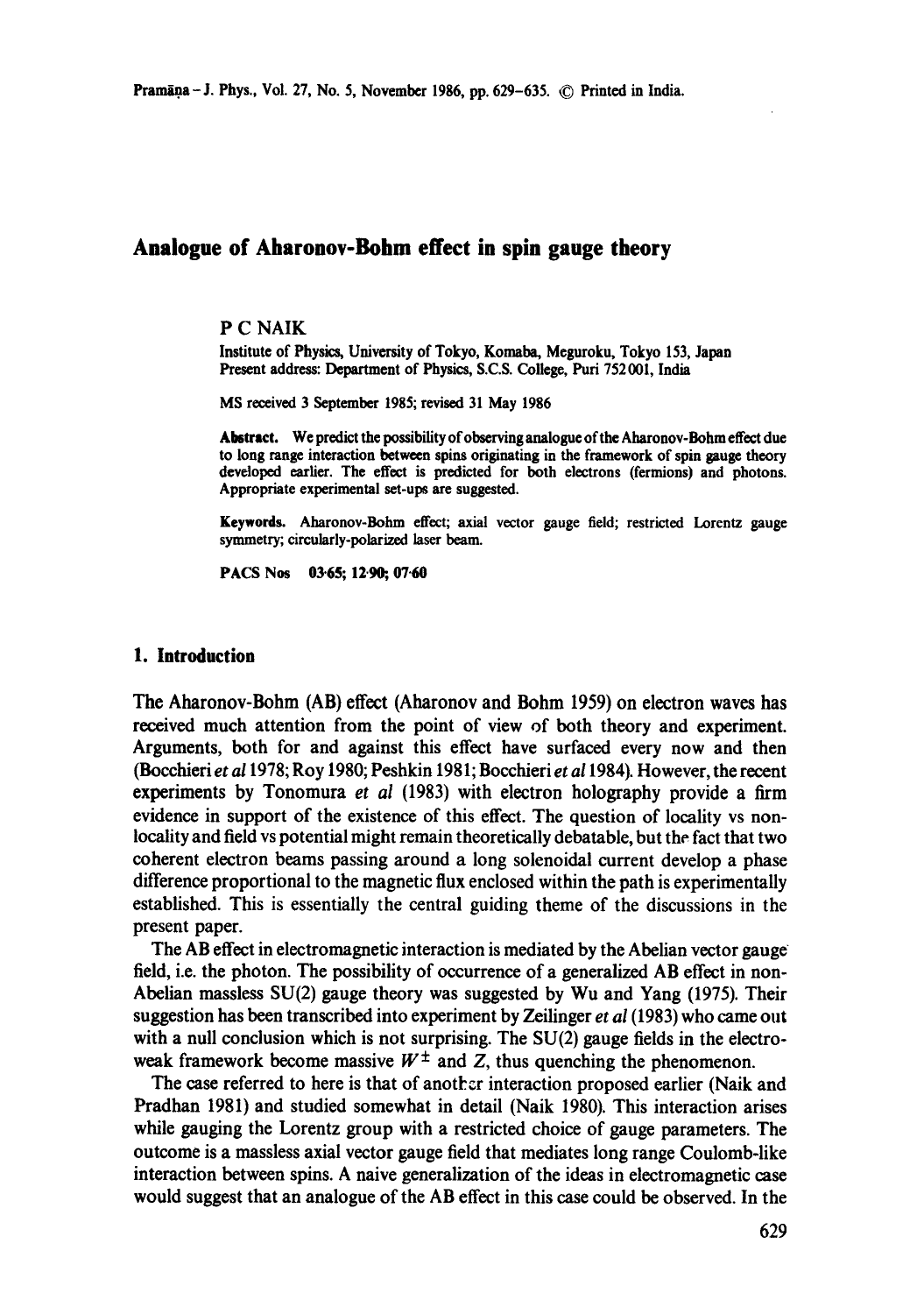present work we pursue such an idea to show that the effect is not only possible but is easier to observe.

In §2 we calculate the phase shift for fermions and photons. Section 3 deals with the possibility of realizing appropriate solenoidal current and definite prediction for the experiment.

### **2. Phase change for fermions and photons**

The calculation of phase change in the electromagnetic AB effect is well known. The invariance under  $U(1)$  gauge transformations provides a prescription for introducing vector potential into a Hamiltonian theory. The momentum **p** is replaced by  $(\mathbf{p} - e\mathbf{A}/c)$ wherever it occurs in the Hamiltonian. In quantum theory, this means

$$
p_{\mu}\psi \to \left(p_{\mu} - \frac{eA_{\mu}}{c}\right)\psi \tag{1}
$$

in the Schrödinger's equation. The effect of this transformation on the wave function can be written as

$$
\psi_0(x) \to \psi(x) = \exp\left(\frac{ie}{\hbar c} \int_{x_0}^x A_\mu \, dx^\mu\right) \psi_0(x),\tag{2}
$$

where  $x_0$  is some arbitrary initial reference point and the integration runs over some path *P*, between  $x_0$  and x. On the right side of (2)  $\psi_0(x)$  is a formal solution of the free equation, but does not obey the single-valuedness criterion whenever the exponential factor is multivalued. When an electron wave is split into two parts and made to go around a solenoid with uniform magnetic field inside, along the axis (figure 1), at the recombination point the two waves develop a phase difference

$$
\eta = \frac{e}{\hbar c} \oint \mathbf{A} \cdot d\mathbf{l} = \frac{e}{\hbar c} \int_{\mathbf{s}} \mathbf{B} \cdot d\mathbf{s}.
$$
 (3)

Since the net magnetic flux enclosed within the area is non-zero, the result is a shift of the interference fringe pattern which is experimentally observed. The extension of this argument to the non-Abelian SU(2) case ignoring the non-linearities is straightforward.



Figure 1. The conventional AB effect. An electron beam is split coherently at P and recombined at Q. A magnetic flux through the region between the two component beams  $\psi_1$ and  $\psi_{\text{II}}$  causes a phase-shift in the interference pattern.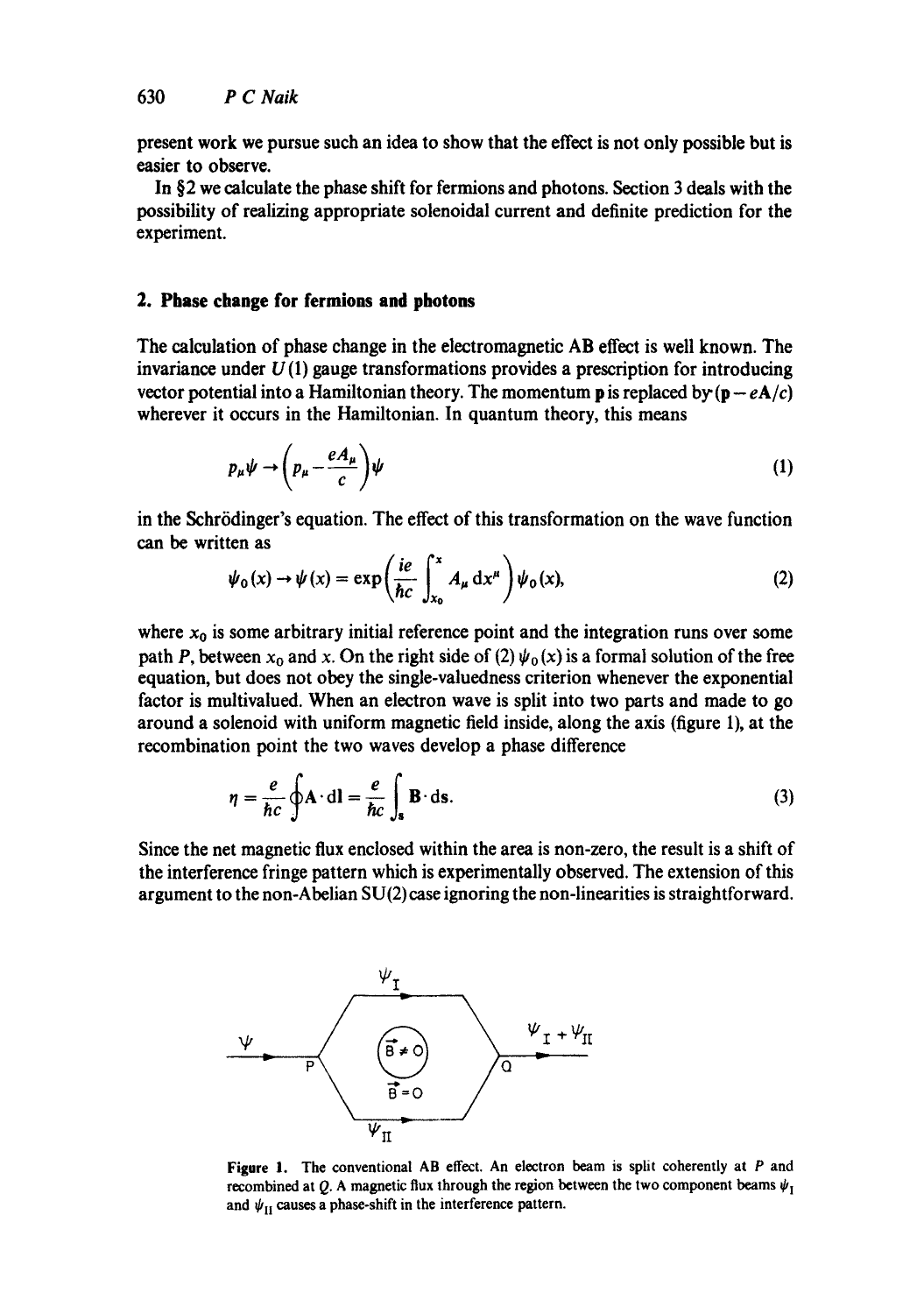In the case of our restricted Lorentz gauge symmetry (Naik and Pradhan 1981) for the fermions,

$$
p_{\mu}\psi \to (p_{\mu} + \frac{3}{4}g\gamma_5 a_{\mu})\psi. \tag{4}
$$

The presence of an  $a_{\mu}$  potential, as in the earlier case is equivalent to

$$
\psi_0(x) \to \psi(x) = \exp\left(\frac{ig'}{\hbar c} \int_{x_0}^x a_\mu \, dx^\mu\right) \psi_0(x),\tag{5}
$$

where  $g' \equiv \frac{3}{4}gy_5$ . So, if one starts with a beam of fermions with definite polarization, and lets it to pass around certain analogue of the solenoid of the AB experiment with only axial vector potential outside, one would expect a phase shift given by

$$
\eta = \frac{g'}{\hbar c} \int_{s} (\nabla \times a) \cdot \mathrm{d}s. \tag{6}
$$

Besides, one would expect some spin-flip too, since  $q'$  is a matrix. In writing (6) we use the Abelian-Stoke's theorem and ignore the nonlinearities of our theory in view of the small coupling strength which is of the order of  $10^{-10}$ . Under the approximation mentioned, transformation (5) is the local chiral transformation on the fermion.

For photons, the chiral transformation on. photon state is the quantum version of a duality transformation of the classical field variables (Zwanziger 1968). The analogue of Dirac equation for the photon is obtained by combining  $E$  and  $B$  as

$$
\psi = \mathbf{E} + i\mathbf{B}
$$

to finally read

$$
-cS_j p_j \psi = i\hbar \frac{\partial \psi}{\partial t} \tag{7}
$$

where  $(S_i)_{jk} = i \varepsilon_{ijk}$ , the spin-1 matrix (Good 1957). In order to reproduce dimensionally correct Lagrangian the field variables are redefined as

$$
\boldsymbol{\phi} = \boldsymbol{\psi}/(8\pi\epsilon)^{\frac{1}{2}},\tag{8}
$$

where  $\varepsilon$  is the photon energy (Kursonoglu 1962). One may write (7) alternatively as

$$
S_{\mu}p^{\mu}\phi=0. \tag{9}
$$

To preserve the invariance under local chiral transformations, (9) would be modified to

$$
S_{\mu}(p^{\mu} + g' a^{\mu}) \phi = 0. \tag{10}
$$

It may be noticed that the interaction term  $g' \phi' (S_u a^{\mu}) \phi$ , upon contraction of the axial vector field operators, would give the same spin-spin potential as derived from our spin gauge theory (Naik and Pradhan 1981). It is easy to see that for static case the phase change on photon state is again given by (6).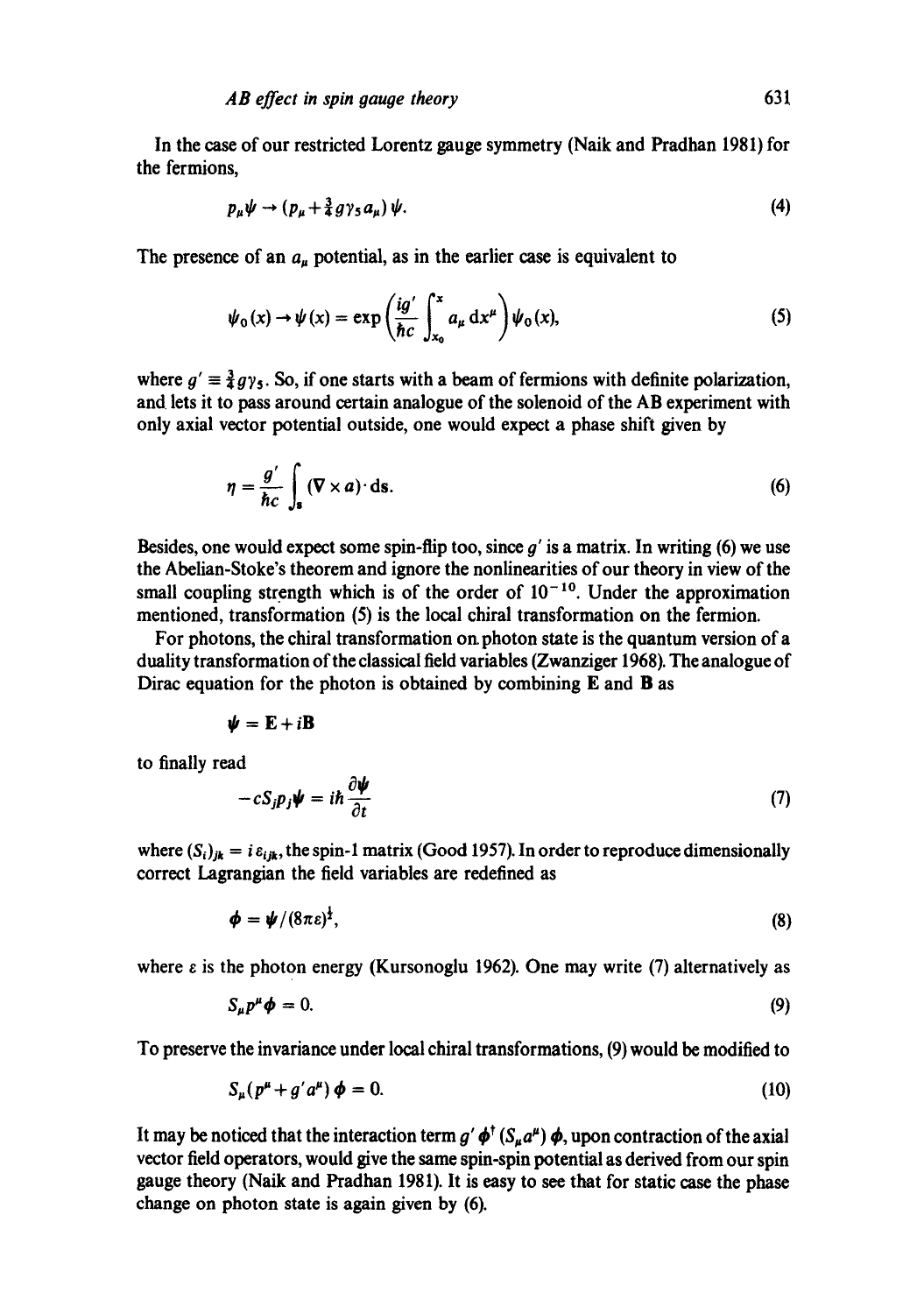### **3. Experimental realization**

In view of feebleness of the coupling strength  $g$ , the Lagrangian density for the axial vector field in linear approximation is given by

$$
\mathcal{L}_G = -\frac{1}{2}(\partial_\mu a^\nu)^2 \tag{11}
$$

along with the Lorentz condition  $\partial_{\mu}a^{\mu} = 0$ . The equation of motion that follows from the Lagrangian density (11) is the familiar wave equation for  $a<sub>u</sub>$  as for the electromagnetic potential  $A_{\mu}$ . Therefore one may define the fields, for  $\dot{\phi} = a_0 = 0$  as

$$
\mathbf{\mathscr{E}} = -\nabla \times a; \quad \mathbf{\mathscr{B}} = -\partial a/\partial t. \tag{12}
$$

Now the Maxwell's equations in terms of the  $\ell$  and  $\ell$  fields can be written down simply on replacing **E**, **B**, **J** and  $\rho$  by  $\mathcal{B}_1 - \mathcal{E}_2$ , j and  $\zeta$  respectively (Pradhan *et al* 1971). Here j is the axial current density and  $\zeta$ , the chiral charge density.

The Maxwell's equations for the axial vector potential lead to

$$
\left(\nabla^2 - \frac{\partial^2}{\partial t^2}\right) a = -\mathbf{j}.\tag{13}
$$

We may write

$$
\mathbf{j}(\mathbf{x},t) = g\rho(\mathbf{x})\,\mathbf{s}(t) \tag{14}
$$

where  $s(t)$  is the spin average and not a matrix and  $\rho$ , the number density of the spin carriers. The static solution of (13) is given by

$$
a_i(\mathbf{x}, t) = \frac{1}{4\pi} \int \frac{d^3 x' j_i(\mathbf{x}', t)}{|\mathbf{x} - \mathbf{x}'|}
$$

$$
= \frac{g s_i(t)}{4\pi} \int \frac{d^3 x' \rho(\mathbf{x}')}{|\mathbf{x} - \mathbf{x}'|}.
$$
(15)

Again  $\rho(r) = \delta(r)$  for a point particle and this leads to

$$
a(\mathbf{x},t) = \frac{g}{4\pi x} \mathbf{s}(t). \tag{16}
$$

Equation (16) gives us

$$
\mathbf{\mathscr{E}} = \frac{g}{4\pi} \left( \frac{\mathbf{r} \times \mathbf{s}}{r^3} \right)
$$
  

$$
\mathbf{\mathscr{G}} = 0.
$$
 (17)

In (17)  $\boldsymbol{\delta}$  is the static spin field.

It is further well known that for right (left) circularly polarized photons  $\sigma_+(\sigma_-)$  the spin points in (opposite to) the direction of momentum. So the  $\ell$  field produced by a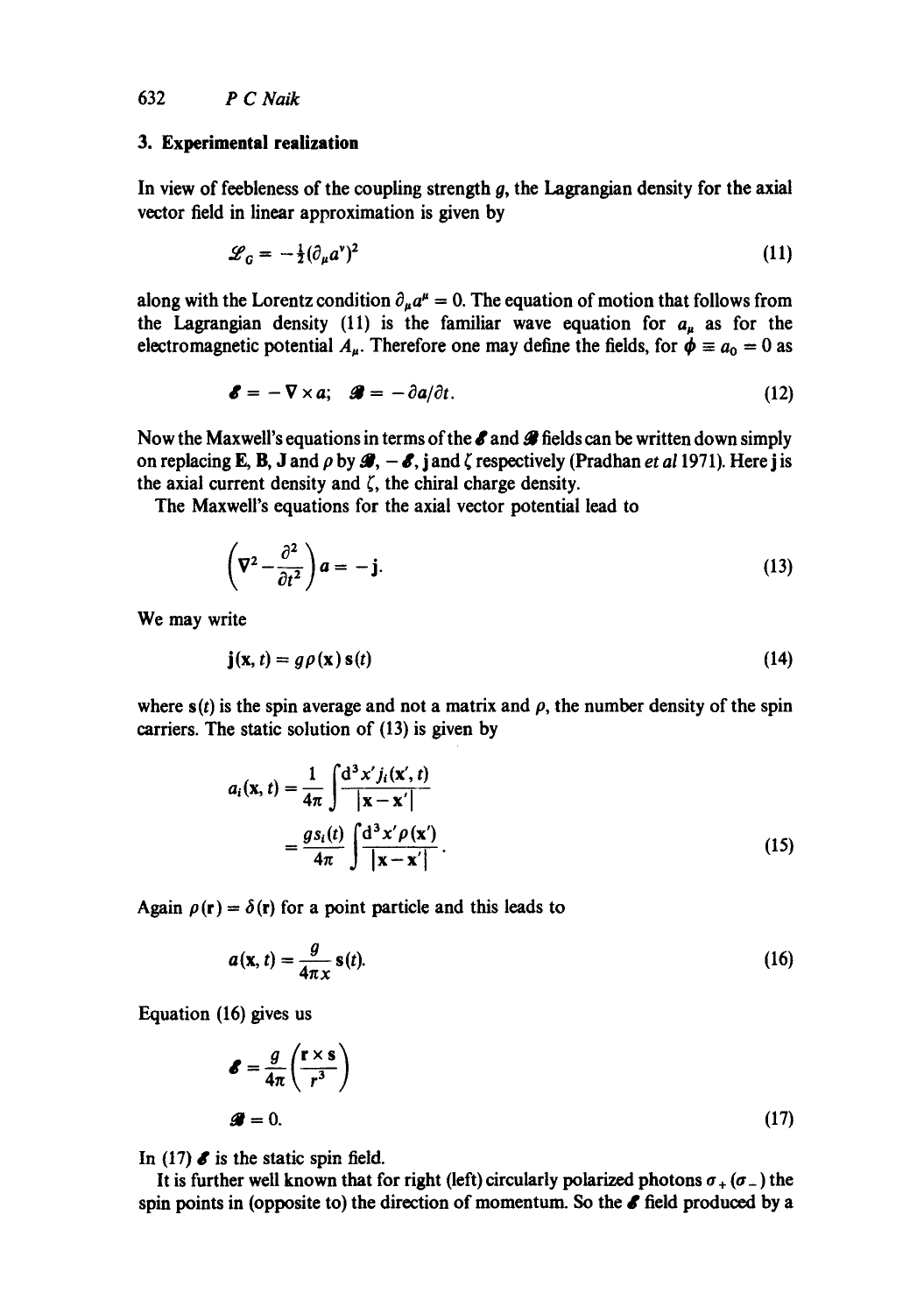polarized photon moving in certain medium can be written as

$$
\mathcal{E} = \frac{g'}{4\pi v} \left( \frac{\mathbf{r} \times \mathbf{v}}{r^3} \right) \tag{18}
$$

where v is the speed of photon in the medium and  $g'$  a pseudoscalar quantity. Let us imagine the passage of  $\sigma_+$  photon beam in a long solenoidal path in optical fibre in which the speed of light remains constant. One would obtain the field due to a photon current element at an external point given by

$$
\Delta \mathbf{\mathcal{E}} = \frac{I(\mathbf{r} \times \mathbf{dl})}{4\pi v r^3}
$$
(19)

where  $I = Ng'vA$ , N being the number density of photons and A, the area of crosssection through which the photon current passes. Henceforth it needs no more argument to state that the  $\ell$  field due to a long solenoidal photon current is confined inside and is parallel to the axis of the solenoid. It is given by

$$
|\mathcal{E}| = In/vl \tag{20}
$$

where  $n/l$  is the number of turns of the solenoid per unit length. The number density N of photons can be further related to the energy density by writing  $N = u/hv$ . Equation (20), therefore, can finally be cast into the form

$$
|\mathcal{E}| = (g'EnA)/hvcI,
$$
\n(21)

where  $E = cu$  is the laser intensity. The expression for phase change in terms if the laser flux  $F = EA$ ,

$$
\eta = g'^2 F n s / (2 \pi \hbar^2 c^2 v l), \tag{22}
$$

s being the area of the circular cross-section of the solenoid.

The experimental design should now be clear. A circularly polarized laser beam is made to take solenoidal path through a long optical fibre. Polarized electrons, neutrons or laser beams are then scattered around such solenoid. One would expect to observe interference fringe-shift as a function of intensity of the laser beam passing through the solenoid (figure 2).



Figure 2. Schematic diagram of the set-up for observing AB effect due to long range spin-spin interaction,  $\sigma_+$  laser beams through an optical fibre taking solenoidal path replaces the electron current.  $\psi$  represents polarized fermion (electron or neutron) or photon beam.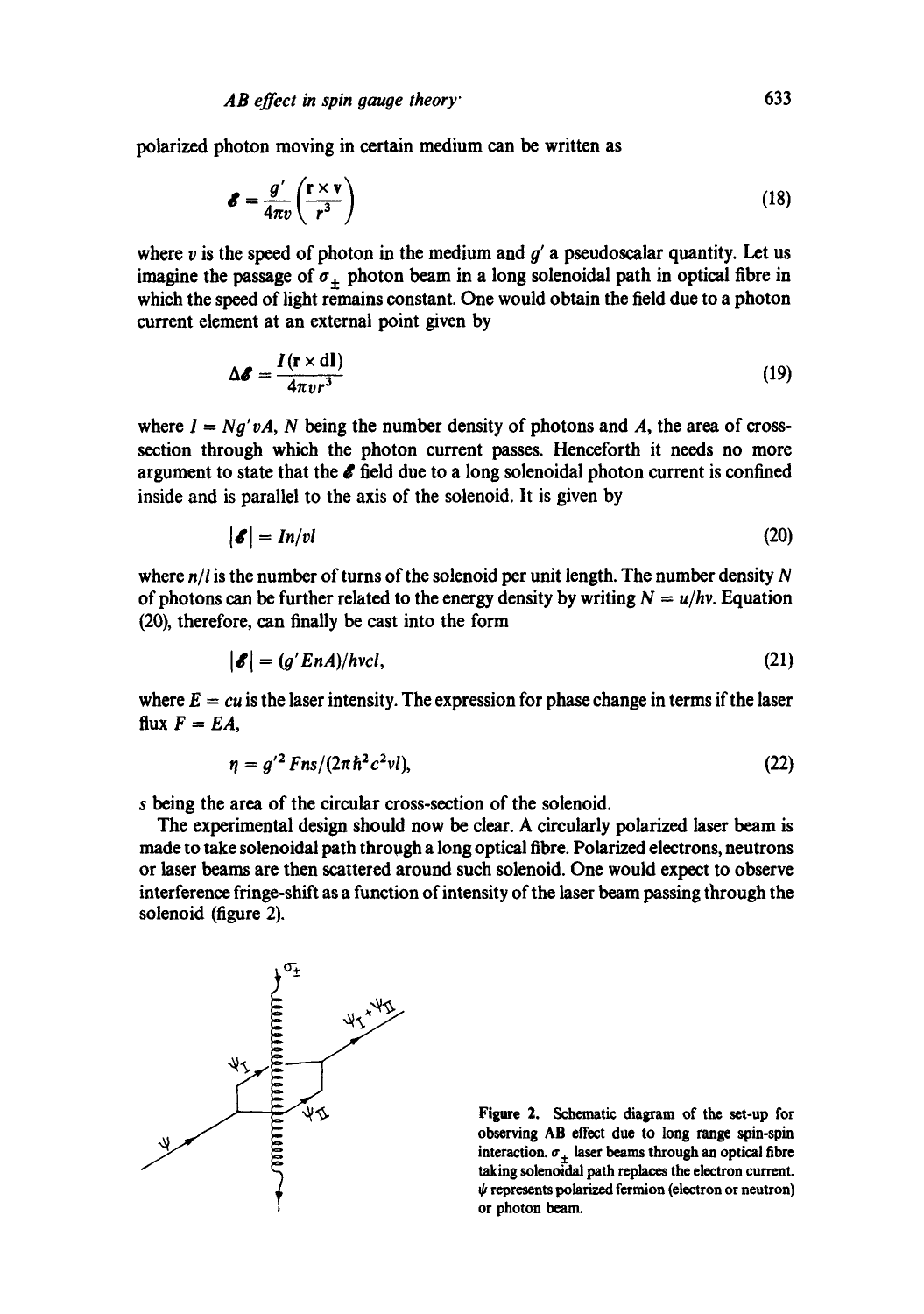### 634 *P C Naik*

At this stage, we have definite prediction regarding this experiment. The fringe-shift will definitely depend upon the polarization of the interfering beams, the polarization of the laser current and the direction of such current. Reversal of the spin polarization or the direction of passage of the laser current will reverse the fringe-shift; but reversal of any two of them simultaneously will restore the original shift again. However, when accompanied with the intensity fluctuation, one would expect some spin-flip in the interfering beams also after the scattering.

## **4. Conclusion**

We have predicted the possibility of observing the analogue of the AB effect by scattering polarized fermions or photons around a long solenoid of optical fibre carrying polarized laser beams. Definite reversal of fringe shifts are predicted depending upon polarization and direction of flow of laser current. The possibility of working with photons as interfering particles suggest that the AB effect predicted here may be observed even with a Michelson interferometer by placing the optical fibre solenoid between the interfering beams.

The coupling strength  $g^2$  occurring in the expression for phase-shift is to be identified with that of the spin-spin interaction estimated to be of the order of  $10^{-10}$ (Naik and Pradhan 1981). The experiment suggested here provides alternative methods of its determination through a number of variations.

## **Acknowledgements**

Most of this work was done at the University of Tokyo during the author's stay there. The author is thankful to the Ministry of Education, Japan for financial support. He is indebted to Prof. K Kawarabayashi for kind hospitality at Tokyo and for helpful discussions on the problem. This work was enkindled as reflections on certain deliberations at the International symposium on Foundations of Quantum Mechanics, Tokyo, Aug. 1983. The author acknowledges with thanks brief discussions with Profs C N Yang, Y Aharonov, A Zeilinger and J Anandan. The author is thankful to Prof. T Pradhan for valuable discussions and for having gone through the manuscript. Helpful discussions with Prof. S P Mishra, A Khare and J Maharana are gratefully acknowledged.

## **References**

Aharonov Y, Bohm D 1959 *Phys.* Rev. 115 485 Boochieri P and Loinger A 1978 *Nuovo Cimento* A47 475; Boochieri P and Loinger A 1984 *Lett. Nuovo Cimento 39* 148 and references therein Ferari E 1977 in *Tachyons, monopoles and related topics* (ed.) E Recami (Amsterdam: North Holland) p. 200 Good R H Jr 1957 *Phys. Rev.* 105 1914 Kurusonoglu B 1962 *Modern Quantum Theory* (San Francisco: W H Freeman) ch. II Naik P C 1980 *Quantum electrodynamics with axial photon;* Ph.D. thesis, Utkal University

Naik P C and Pradhan T 1981 *J. Phys.* AI4 2795